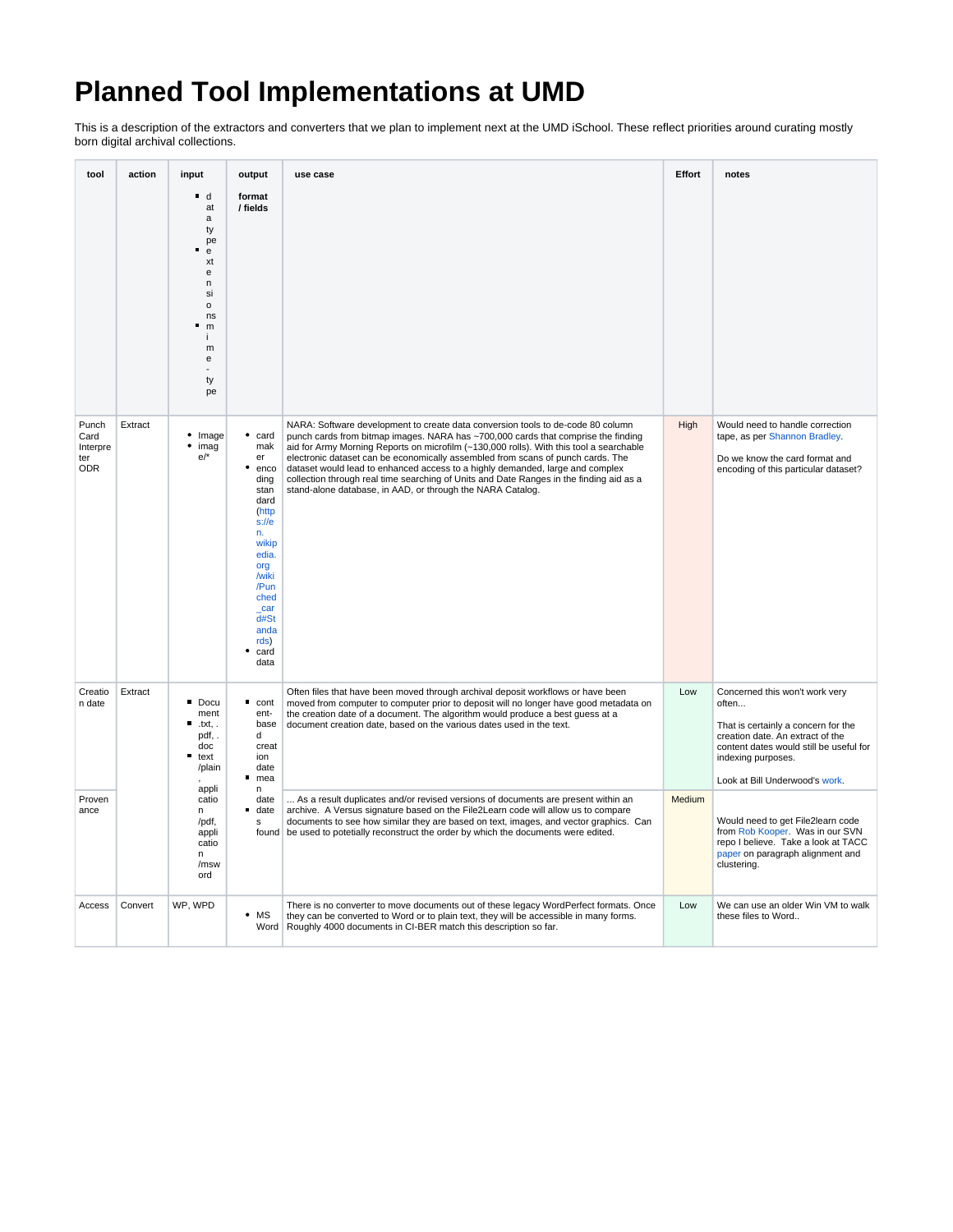| Locatio<br>ns                 | Extract | <b>Geos</b><br>patial<br>Feat<br>ure<br>Data<br>п<br>.kml,<br>kmz,<br>.shp<br>п<br>appl<br>icat<br>ion<br>/vnd<br>goog<br>le-<br>eart<br>h.<br>$km1+$<br>xml,<br>appl<br>icat<br>ion<br>/vnd<br>goog<br>le-<br>eart<br>h.<br>kmz,<br>appl<br>icat<br>ion<br>$/$ oct<br>$et-$<br>stre<br>am | $q$ eos<br>patia<br>boun<br>ding<br>box                                                                                                                                                          | Allows geospatial search and discovery of relevant archives.                                                                                                                                                                                                                                                                                                                                                                                                                                                                                                                                                   | Medium |                                               |
|-------------------------------|---------|--------------------------------------------------------------------------------------------------------------------------------------------------------------------------------------------------------------------------------------------------------------------------------------------|--------------------------------------------------------------------------------------------------------------------------------------------------------------------------------------------------|----------------------------------------------------------------------------------------------------------------------------------------------------------------------------------------------------------------------------------------------------------------------------------------------------------------------------------------------------------------------------------------------------------------------------------------------------------------------------------------------------------------------------------------------------------------------------------------------------------------|--------|-----------------------------------------------|
| File<br>Depend<br>encies      | Extract | $•$ shp<br>$·$ mdb<br>٠<br>$\cdots$                                                                                                                                                                                                                                                        |                                                                                                                                                                                                  | Determine relationships/dependencies between files that contain one or more records.<br>For example, it would be nice to know that a particular .dbf file was part of a Shapefile<br>and should not automatically be converted using a tool like SIARD to keep the Shapefile<br>usable. As another example, it would be helpful to know what .mdx or .idx files were<br>associated with a particular .mdb file. Another example would be to know the<br>relationships between all of the files that make up a particular website to ensure you<br>capture everything you want to capture.                      | Low    |                                               |
| Collecti<br>on<br>Summa<br>ry | Extract |                                                                                                                                                                                                                                                                                            |                                                                                                                                                                                                  | Help in getting the big picture across all our holdings. This shows up in places like<br>helping patrons to find content across our holdings that is relevant to their queries, or<br>trying to identify content that should not be released because of national security,<br>personal privacy, etc. Having tools that could summarize/cluster the content without the<br>archivists having to read every single page would be very helpful. If the results could be<br>presented as a visualization or in some other form so that the user could quickly absorb<br>the information that would be even better. | Medium |                                               |
| XML<br>indexing               | Extract | unkn<br>own<br>п<br>.xml<br>text<br>/xml,<br>appli<br>catio<br>$n$ /xml                                                                                                                                                                                                                    | ٠<br>sche<br>ma<br>٠<br>sche<br>ma-<br>type<br>(DT<br>D<br>/XSD)<br>$\blacksquare$ is<br>well-<br>form<br>ed?<br>$\blacksquare$<br>is<br>sche<br>ma<br>retrie<br>vabl<br>e?<br>п<br>is<br>valid? | Meaningful search over XML files in the archives will hinge on the schema employed. By<br>extracting at the schema we can index it. This is analogous to file characterization within<br>the XML world.                                                                                                                                                                                                                                                                                                                                                                                                        | Medium |                                               |
| Web<br>links                  | Extract | Hype<br>rDoc<br>ument<br>г<br>html,<br>.htm<br>$\blacksquare$ text<br>/html                                                                                                                                                                                                                | $\blacksquare$ title<br>n hype<br>rlinks<br>(href<br>text)                                                                                                                                       | Allows us to create an index of all of the web pages in a web archive of a site for a<br>federal agency, etc Text of links can be used to describe the page referenced,<br>becoming additional keywords.                                                                                                                                                                                                                                                                                                                                                                                                       | Low    | Let's us try pagerank scoring in<br>archives. |